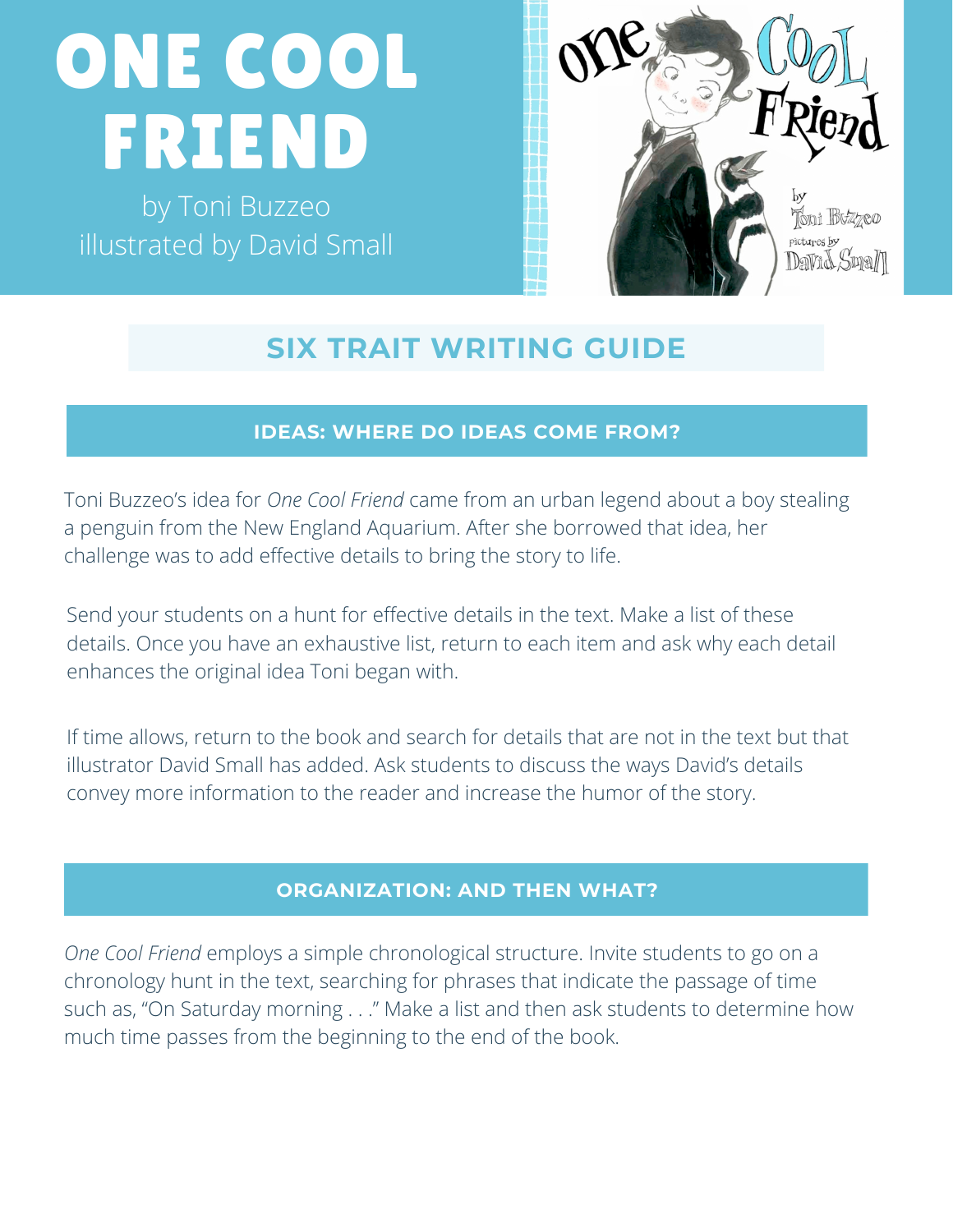#### **VOICE: WHOSE POINT OF VIEW?**

Once you have discussed the ending of *One Cool Friend* and each student has formed an opinion about what the father knew or did not know as the story unfolded, introduce or review the concept of point of view. Discuss the fact that the current story is told from Elliot's point of view and so we understand how he feels and thinks about events in the story.

Now, ask each student to imagine that the story is told from Elliot's father's point of view. How will it change the story? Prepare students to rewrite the story from this other point of view.

For younger students, you will want to complete this writing project as a group activity, but for more skilled writers, it will be fun to encourage each to write their own version of the story.

Supply the following story starter:

Mr. \_\_\_\_\_\_\_\_\_ was a very \_\_\_\_\_\_\_\_\_\_\_\_ man/father.

So when he read in the newspaper that it was Family Fun Day at the aquarium, he thought . . .

Ask students to pick up the story from Dad's point of view. Remind them that they are allowed to imagine what he thinks and feels as events unfold, but that we cannot know what Elliot is thinking or feeling!

## **SENTENCE FLUENCY: HOW LONG SHALL WE TALK?**

Ask students to search for all of the dialogue in *One Cool Friend*, pointing out that it is enclosed in speech bubbles. Make a list of each spoken remark with a double space to indicate when a new conversation begins.

Once the list is complete, ask students to discuss the length of conversations in the book. How many times do characters volley conversation back and forth? Are conversations shorter than they usually are in your classroom? Why is this? Does it leave space for more humor in the book?